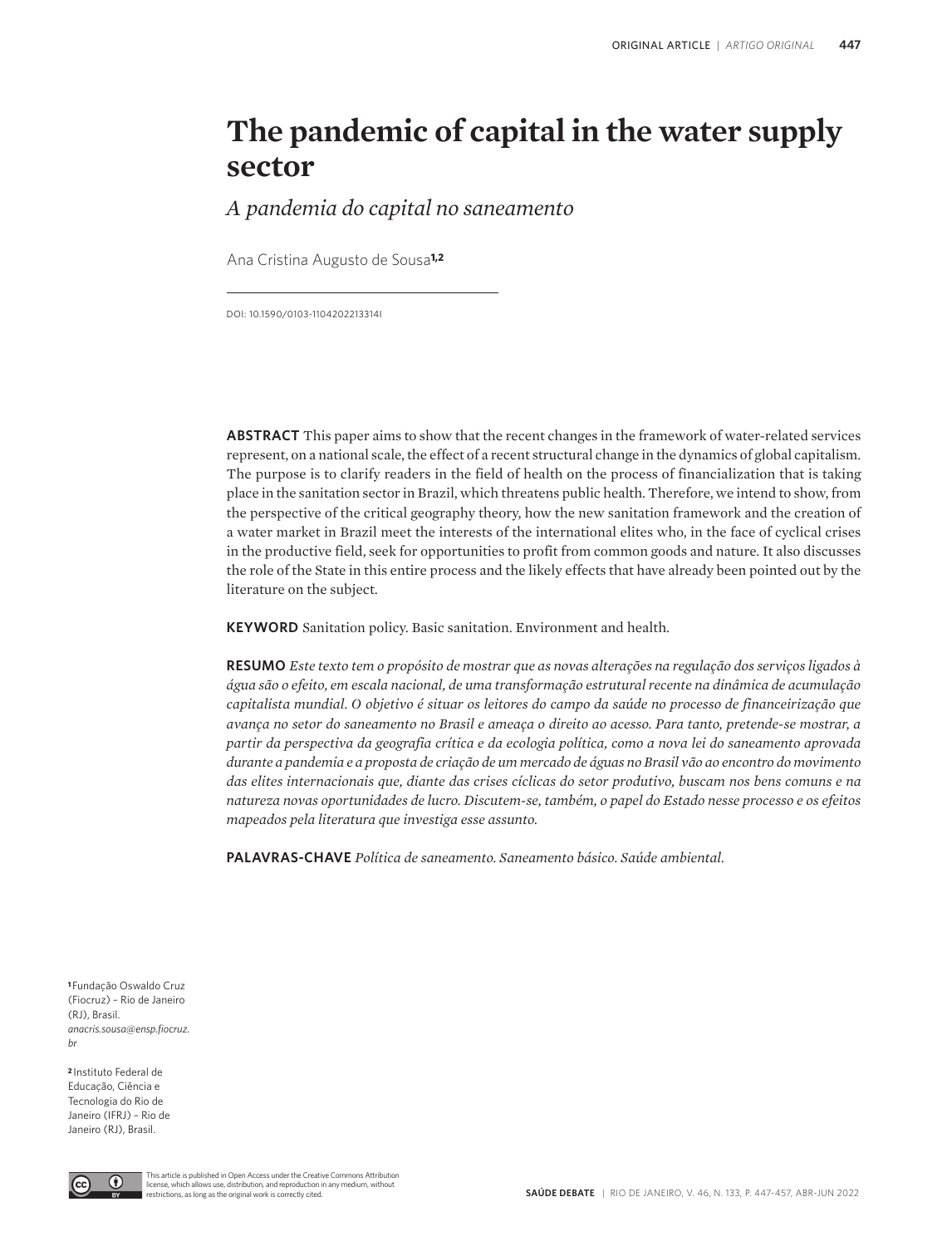#### **Introduction**

In recent years, the Brazilian federal government has proposed several initiatives to open space for private groups interested in exploring water and sewage services in the country. The last of one, which was approved last year amid the first wave of the pandemic in the country, has made significant changes to the regulation of the sector. The reasons given emphasized the fiscal crisis and the inefficiency of public management. This text intends to show that, on a national scale, this movement is the effect of a recent structural transformation in the dynamics of capitalist accumulation worldwide. The objective is to understand, in light of the contributions of political ecology, the real reasons and interests that guided the changes in the country's water and sanitation sector.

Throughout the text, it will be seen that this reform, as well as the proposal to create a water market in Brazil (Bill No. 495/2017), expresses, on a national scale, the global movement of international elites that, in the face of cyclical crises of the productive sector, have been looking for new profit opportunities in common goods and in nature. This poses serious social implications as, in the process of commodifying these goods, it is the production of scarcity that makes room for their economic exploitation, with tragic effects on the most vulnerable populations. Increased prices, investment selectivity, waste, and lack of transparency were some of the consequences observed in the literature worldwide, which were completely ignored by Brazilian authorities in the name of a supposed 'modernization' of the sector in the country.

# **The hydrosocial cycle: theoretical-methodological contributions of political ecology**

In recent decades, the reinsertion of the environmental issue on the world's political

agenda has redefined the contours and agenda of studies in water resources, to which various approaches to political economy and the political ecology of water and water circulation were added. Originating in the field of critical geography, the political-ecological perspectives on water claim that there is a close correlation between the transformations of the hydrological cycle at local, regional, and global levels on the one hand, and the social, political, economic, and cultural power relations of the society on the other. When the water collected at a given location is directed to another, it breaks the hydrological cycle of its original hydrographic basin to be integrated into a new hydrological cycle that is spatially disconnected from the first. These transpositions between basins would not happen spontaneously if it were not for human action in the context of life in society. For this reason, political-ecological perspectives state that water circulation does not only respond to chemical-physical dynamics (hydrological cycle), but also to social, political, and cultural dynamics that condition its movement, in what is called the hydrosocial cycle**1**.

The notion of hydrosocial cycle surpasses the modern binary understanding that separates nature and society based on a new category: socio-nature, the result of natural and social transformations in themselves. Hydrosocial research perceives water circulation as a combined physical and social process, as a hybridized socio-natural flow that fuses nature and society in inseparable ways, thus leading to particular hydrosocial characteristics. In this sense, hydraulic environments can be seen as sociophysical constructions actively and historically produced by human beings, both in terms of social content and in terms of physical-environmental qualities**2**.

This perspective opens up new research questions and proposes a transformation in the way water resources policies are designed, formulated, and implemented. By determining one another, changes in the use, management, and sociopolitical organization of the water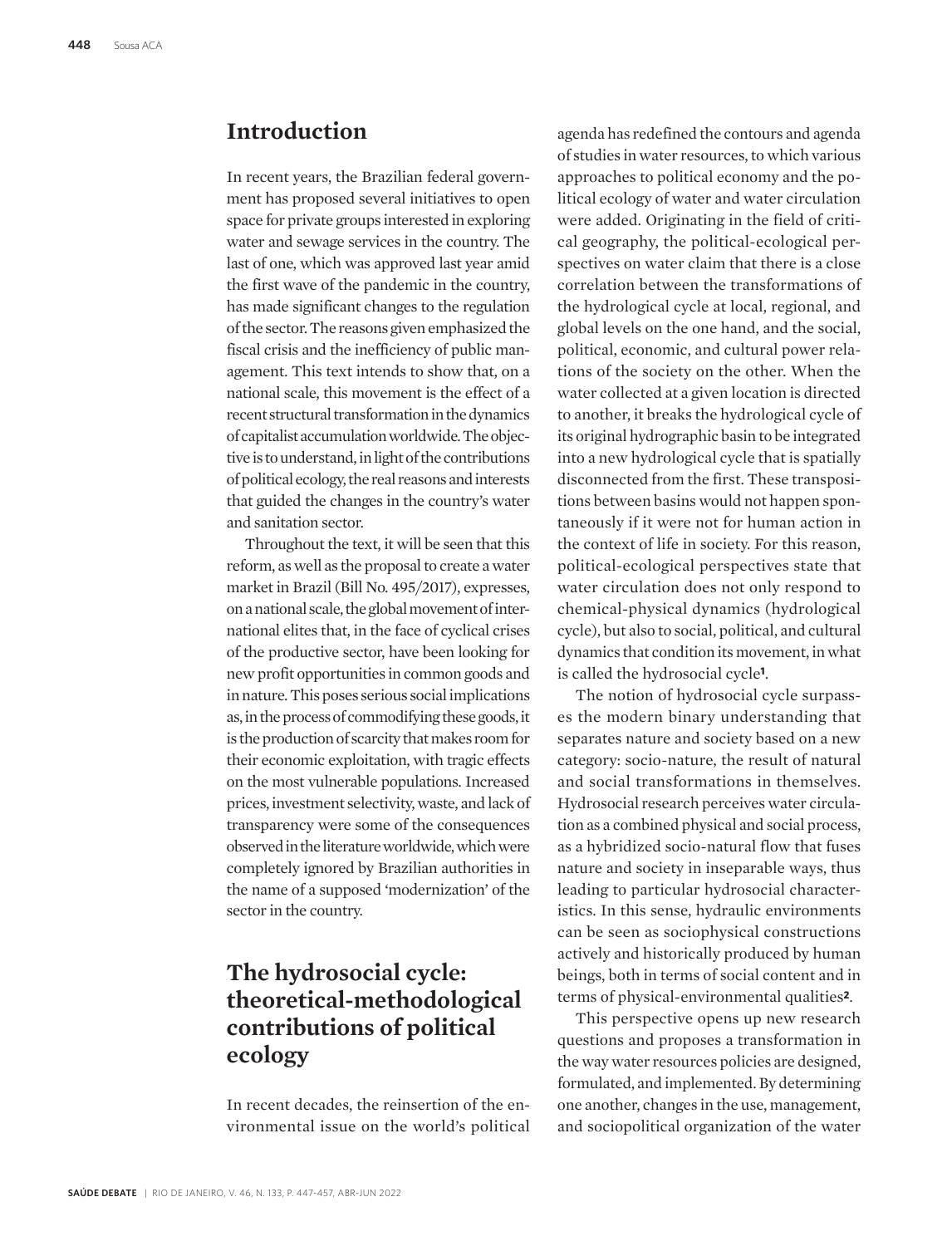cycle, as well as social changes, would produce distinct forms of hydrosocial circulation and new relationships between local water circulations and global hydrological circuits. The way power is distributed in society is evidenced by the mobilization of water for certain places and uses, and not others, by showing who benefits from and who is harmed by socio-environmental changes, which are never ecologically or socially neutral. Built environments would, therefore, be the historical result of socio-biophysical processes and, as such, subject to the same power arrangements that govern the access/control of environmental resources in society.

The political-ecological examination of the hydrosocial process is aimed at revealing the inherently conflictual nature of the process of socio-environmental change, as well as the social conflicts underlying it. Therefore, these analyses give special attention to social power relations (whether material, economic, political, or cultural) through which hydrosocial transformations occur. These analyses emphasize the social production of unfair hydrosocial configurations and seek to empirically substantiate the processes through which unfair conditions are produced. This also includes analyzing the discourses and arguments used to defend or legitimize certain strategies**2**.

Historical-geographical materialism is the preferred methodological approach in these analyses and the one that will be used here as well, as it makes it possible to clarify the intrinsically social and, mainly, political nature of the water resources management and organization. It also allows us to bring to light the political and economic power relations through which water access, control, and distribution have been organized and reformulated in Brazil. This approach considers that time and space act decisively in the production of the social being; and this, in turn, dialectically interacts with reality and the discourses that political-ecological analyses intend to unveil. The choice of this method emphasizes

the conflicts and contradictions of society, assuming a position that is not intended to be neutral in the face of social conflict**3**. Thus, the following sections intend to show the political conflict in the sanitation sector based on the interests and movement of the main actors in the face of the international political and economic situation in recent decades.

## **The sanitation sector in Brazil: actors and interests**

Worldwide, 90% of sanitation services are conducted by public authorities. In Brazil, state public companies currently serve approximately 70% of the country's cities. This provision model dates back to the 1970s, when the National Sanitation Plan (Planasa) was created to manage and integrate local and regional Brazilian networks. The plan was aimed at creating state public companies in each unit of the federation and linked the provision of services to a logic of economic self-sufficiency, via tariff collection.

To make the operation of providers viable, the municipalities granted the exploitation of services to state companies, and the mechanism of cross-subsidies was adopted, according to which the income of rich municipalities would finance the expansion of coverage in poor municipalities. The main effect of this policy was the strengthening of state providers and the atrophy of local governance. This arrangement remained untouched for two decades and increased the general coverage of water and sewage in the country, with important distortions of access related to income and regions. Industrial metropolises in the Southeast were a priority and, within them, the richest areas, concentrating the deficit of access in the urban peripheries and poorer regions of Brazil**4**.

The model expressed a Fordist-Keynesian view after the World War II, in which the State was responsible for providing and regulating goods and services of collective interest such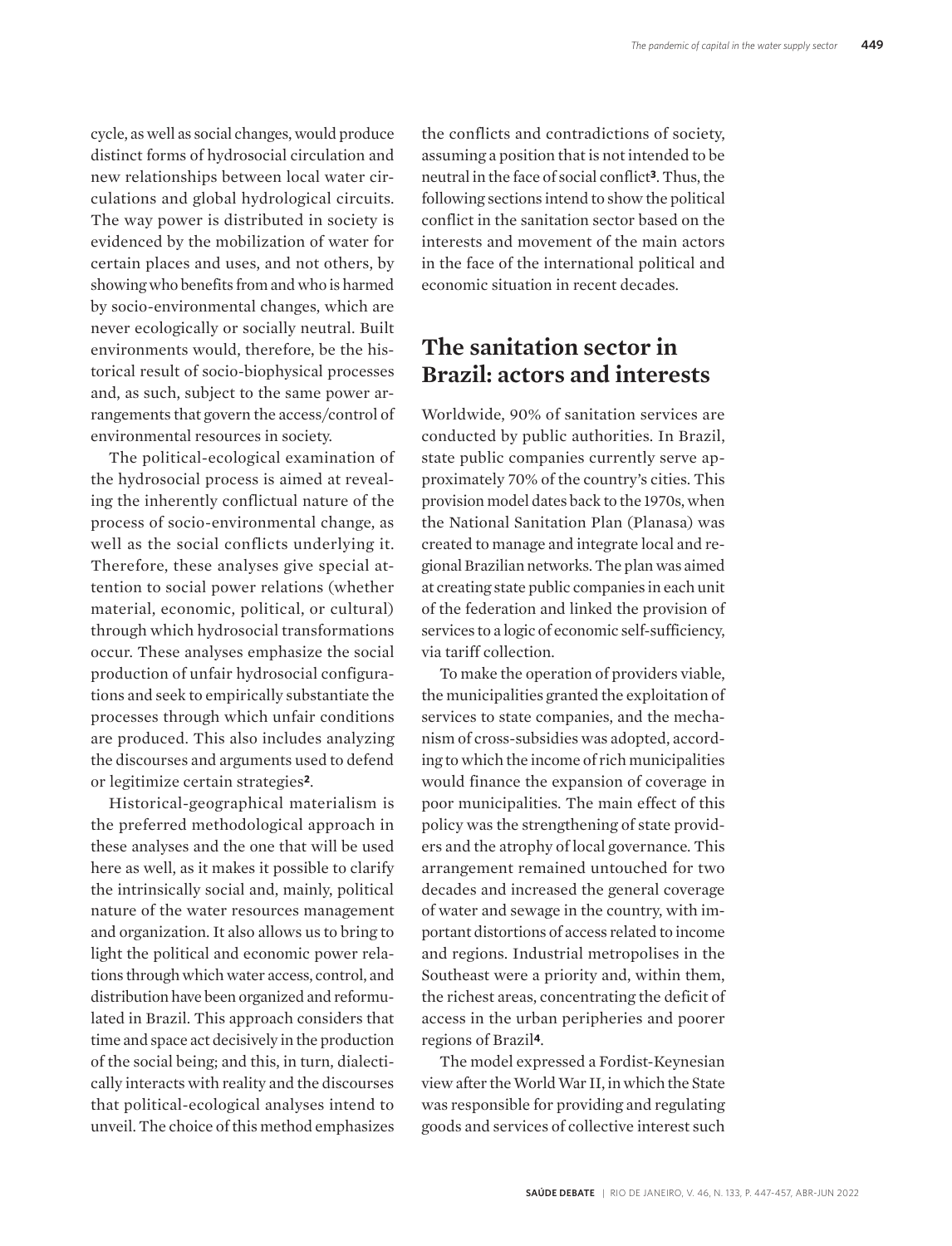as health, education, and sanitation. The global economic crisis of the 1970s ended up affecting this model in the central countries of capitalism, opening the way for the liberal reforms of the 1980s and 1990s. In Latin America, international financial institutions, such as the International Monetary Fund (IMF) and the World Bank, proposed measures to liberalize markets and open up capital flows, as well as to reduce the presence of the state in the productive sectors as a counterpart to the concession of credit to indebted countries or in full crisis, as was the case in Brazil at the time.

In this context, former President Fernando Henrique Cardoso (FHC) committed to privatize state sanitation companies, among other sectors, as a counterpart to the World Bank's loan taken out as a result of the 1998 crisis. To do so, it throttled the supply of resources to state providers (Resolution No. 2,521/1998 of the National Monetary Council) and created the Financing Program for Private Sanitation Concessionaires (FCP/ SAN), which allowed for the use of resources from the Length of Service Guarantee Fund (FGTS) by the private sector. He also presented a Bill of Law (PL No. 4,147/2001) that sought to transfer municipal ownership to states in regions where there was a common interest (metropolitan regions, for example). The World Bank considered that the transfer of municipal ownership to the states was essential to proceed with the transfer of control of state companies, as this would avoid the division of the customer portfolio of these companies and the evasion of rich municipalities that would not agree with the transaction**5**.

However, mayors who did not agree with the proposal joined unions of workers in the sector and social movements linked to urban rights, managing to bury the referred bill in Congress. Thus, the main obstacle to the entry of foreign capital in the sector, the municipal ownership, remained. The most discreet and effortless way out found by foreign capital to circumvent this obstacle was the acquisition of companies in the stock market in which governors more adherent to the liberal agenda were inclined to go public**6**. On the other hand, the national capital, composed of a few Brazilian family-owned construction companies, targeted smaller municipalities willing to privatize and offer services to state companies in metropolitan regions**7**.

# **The strengthening of private groups in the sanitation sector**

The liberal reforms of the 1990s aggravated inequality and poverty in Latin America. This paved the way for the election of center-left leaders with a nationalist and pro-Keynesian orientation across the continent in the early 2000s, the so-called 'pink tide'. In Brazil, it was the same: the victory of the Workers' Party, in 2002, interrupted the cycle of privatizations of the previous government and resumed public investment in the country.

The international scenario of appreciation of commodities abroad provided record revenue. The country no longer depended on loans from the IMF and the World Bank. Furthermore, to assert sovereignty, the government paid off the external debt with these agencies, so as to free itself from their direct interference with the national macroeconomic agenda. The upturn in the economy, based on the real increase in the minimum wage and the resumption of public investment, favored the population's consumption, enabling the national bourgeoisie linked to infrastructure, which was already hegemonic in the domestic civil construction market, to internationalize its activities in other continents**8**. Large Brazilian construction companies have created branches to specifically operate in the country's sanitation sector, joining others with national capital that were already operating in this market because of the so-called Lei de Concessões (Concessions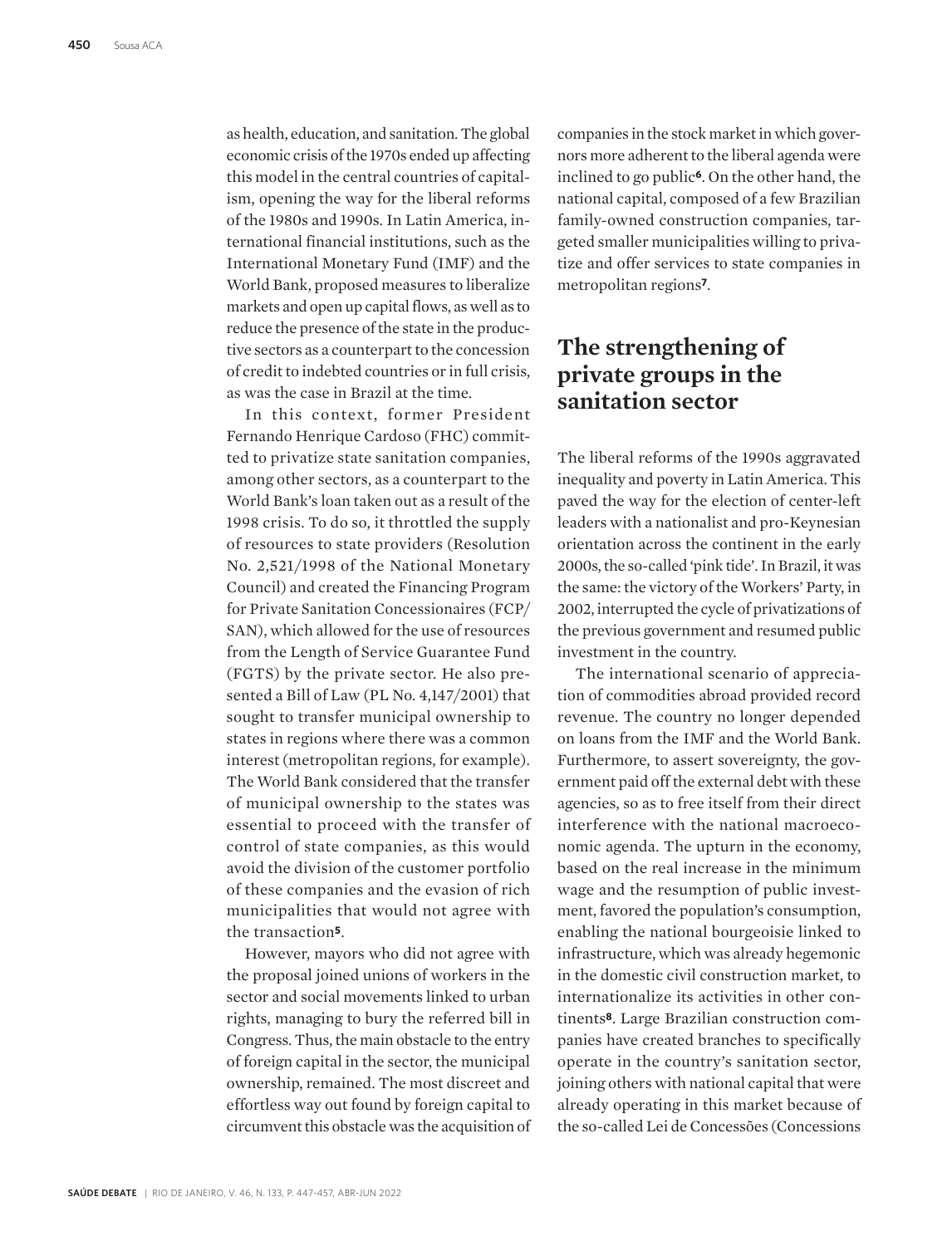Law) (Águas do Brasil, Aegea and GS Inima). This was the case for the companies Foz do Brasil, Odebrecht, and Companhia Águas do Brasil (CAB Ambiental), from the Queiroz Galvão group.

To maintain hegemony, state companies sought incentives in the new government. The creation of program contracts in 2005 provided them with an instrument of federative cooperation that allowed for the automatic renewal of contracts in the municipalities, with no mandatory bidding process (Law No. 11,107/05). After a wide debate with sector entities and civil society, the new government also approved the new legislation for the sector (Law No. 11,445/07) and announced the largest infrastructure financing program in the country, the Growth Acceleration Program (Sanitation PAC)**9**. Interested in PAC funds, the private sector pressured the government to obtain permission to access them in 2013. Ordinance No. 280, of June 25, 2013, of the Ministry of Cities, indirectly authorized the public financing of private agents in the sector, which provoked great rejection by groups against privatization allied with the government.

It was not the first time that private concessionaires were finding opportunities to capture public resources for their businesses. Resources from city halls, the FGTS (FI-FGTS Investment Fund), Caixa Econômica Federal (Participações Saneamento Investment Fund), and the Brazilian Development Bank (BNDES), among others, have been financing the private sector in several Brazilian cities. At the end of the term of the government, five state capitals were already fully or partially privatized, three state companies were consolidating the process of going public and two were preparing to go public. Between 2011 and 2015, considering the different forms of agreements (total concession, partial concession, Public-Private Partnerships – PPP, etc.), there was an increase in the number of private concessions in the country, especially in small and medium-sized cities**10**.

The increase in private participation, however, did not bring the injection of private resources into the sector, as announced. This occurred because all the investment made by private operators came from resources from government funds, basically from the Worker's Assistance Fund (FAT) and FGTS, from the payroll (workers). These resources were offered with interest rates and charges lower than those in the market, and more than half of them (60%) were used by companies that had private capital participation, without any relationship with strategies to reduce access deficit**11**.

In the end, the workers were the ones who financed the capital valuation of companies, allowing for investors to gain money and dividends, including from abroad. In this sense, it is worth noting that, although the Workers' Party has sought to restructure the sector by valuing public management as stated by law, the policy of incentives to national businesses and financial capital created conditions that indirectly strengthened the position of private companies in the sector.

# **The foreign offensive and the advance of sanitation financing**

The main Brazilian infrastructure companies were brutally affected by the Lava Jato Investigation (2014). Punished in court for participating in the corruption schemes that was denounced, Odebrecht had to sell the assets and restructure the capital in search of cash, and Galvão Participações (Galpar) was pressured to relinquish control of the CAB company.

This situation was favorable to advance foreign capital in the sector via the market. One of the largest investment groups in the world, Canadian fund Brookfield, bought 70% of Odebrecht Ambiental, giving rise to BRK Ambiental S.A. In the following year, the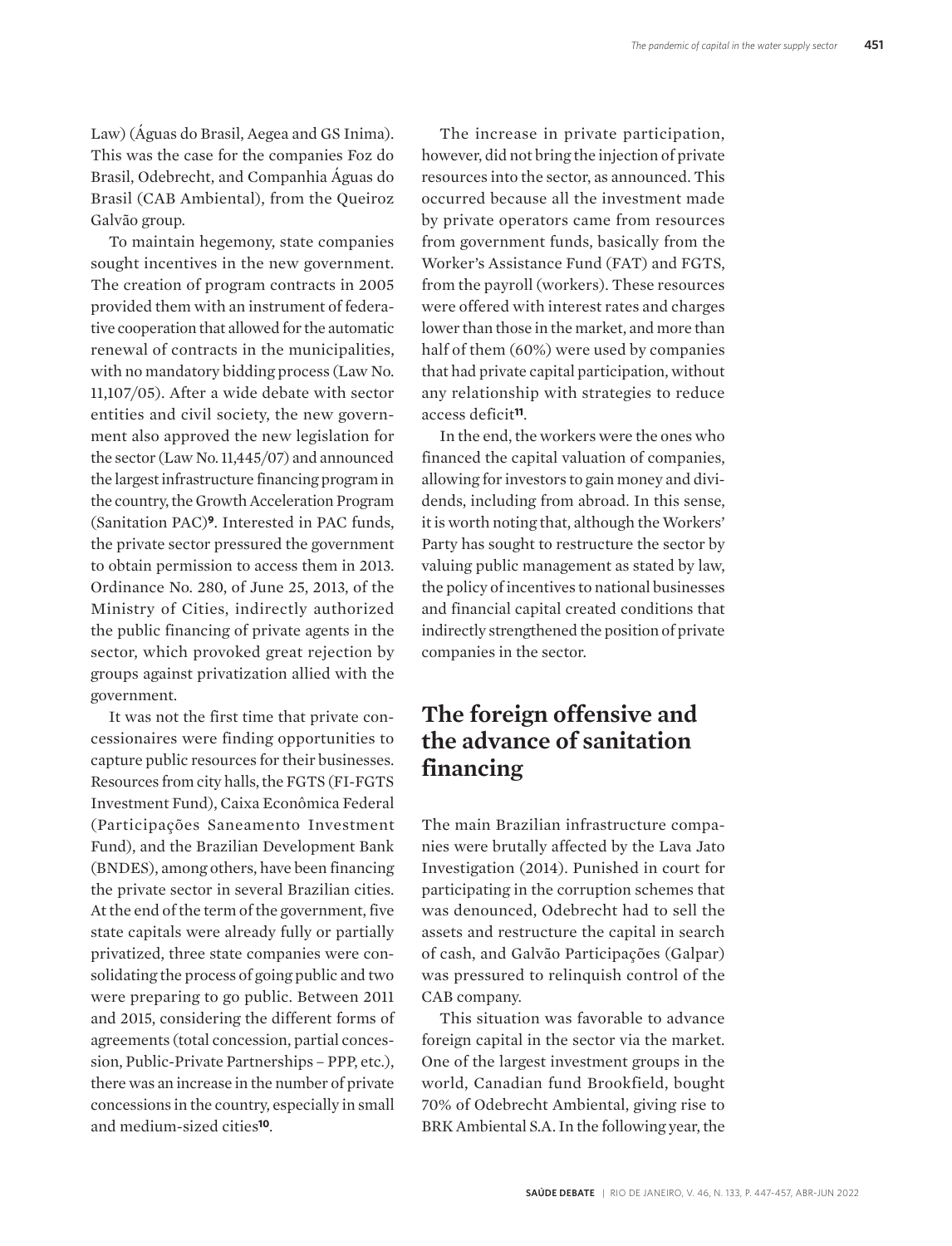Japanese group Itochu bought part of Queiroz Galvão in the company Águas do Brasil. In 2018, it was the turn of Iguá Saneamento (former-CAB) to definitively expel Grupo Galvão from the company with the contribution of the Canadian fund Alberta Investment Management Corporation**12,13**.

The International Finance Corporation (IFC) is a sister organization of the World Bank for various investments, with a special role in sanitation. From 2012 to 2019, the organization participated in Aegea, which increased its portfolio from 29 municipalities (2 million people) to 50 (7 million) when it left the company. In addition, the World Bank is the organizer of the Water Resources Group, known as WRG 2030. The group is composed of several companies, such as Coca-Cola, Nestlé, and Ambev, and usually settles in countries, states, and municipalities where privatization is imminent to help create the regulatory model that will be adopted.

After the legal-parliamentary coup in 2016, then-President Michel Temer made the renegotiation of state debts conditional on adherence to the BNDES privatization program, which included the sanitation sector. With this, the expectation of private water and sewage concessionaires was to triple their market share. Eighteen states expressed interest in participating in the process, but privatizations did not advance. The government also proposed other initiatives aimed at definitely ending program contracts and removing the obstacle to municipal ownership (Provisional Measures No. 848 and No. 878/2018). Realizing the maneuver, the governors did not agree and prevented the vote, and this task was transferred to the next government.

In 2018, the presidential election of Jair Bolsonaro represented the victory of the most conservative sectors in the country. With a majority in Congress, the government brought together the interests of agribusiness, the arms industry, and the Evangelical Church (known as the Beef, Bullet, and Bible bloc) under the aegis of economic liberalism,

now re-edited with a conservative social discourse. The plan to privatize sanitation was submitted to Congress, now no longer through provisional measures, but through a bill with the same content: PL No. 4,219/2019. The designated rapporteur was senator Tasso Jereissati (PSDB-CE), from the governing base and member of a shareholder group of the second-largest manufacturer of Coca-Cola (a giant in the water business) in Brazil**14**.

The PL was voted on and approved in mid-2020, amidst the first wave of the pandemic. Law No. 1,4026/20 has strengthened state ownership in areas of common interest, has ended program contracts, and provided incentives for federal entities that opted for privatization. In addition, it removed the protection of vulnerable communities until then safeguarded by law, such as subnormal urban agglomerations, quilombola territories, and rural communities, and drastically restricted the period of adaptation to the new rules by state companies**15**. Undoubtedly, its approval consolidated the legal framework for sanitation services and signaled the government's commitment to investors in this sector (Concession Law – Law No. 8,987/1995; PPP – Law No. 11,079/2004; Incentive Debentures – Law No. 12,431/2011; Investment Partnership Program/PPI – Law No. 13,334/2015).

Another similar project is PL No. 495/2017, which creates the water market. Senator Jereissati is the author of this project. This project targets regions with a 'high incidence of conflicts over the use of water resources' and proposes to change the conception of the law currently in force, which understands water as a public good. It provides that holders of certain water concessions, such as agribusiness sectors and soft drink producers, may negotiate their excess water with other concession holders of the same hydrographic basin. Currently, the states are responsible for authorizing the use of water resources, their control, and inspection (grant). They do not charge for the grant, but only for the documents necessary for its issuance (reports,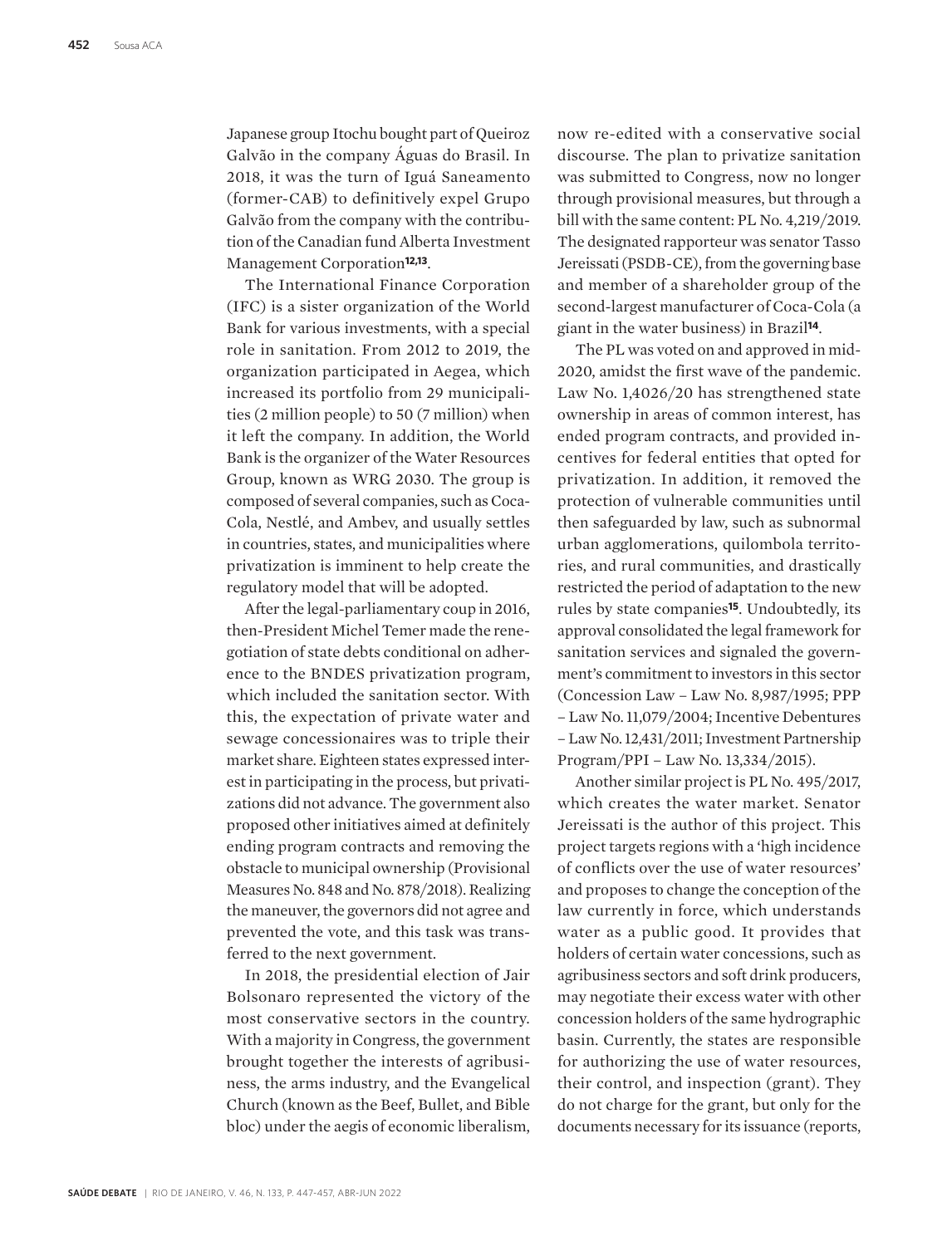fees, and records). The aforementioned PL changes this and provides that the management committee of each basin can keep 5% of the value of the onerous assignment as remuneration for the assignment of exploration rights by individuals.

With the creation of the water market, whoever buys the concession will gain priority in the use of water from a river or lake during the period of concession (approximately 30 years) and will hold marketing rights over it. In this arrangement, smaller consumers, such as peasant communities and smaller users, will lose. The likely effect of this is the increase in conflicts over water, which, last year alone, rose 77%**16**. The proposal to create a water market in Brazil is an attempt to reproduce a trade that has been implemented in other places in the world, such as Australia, South Africa, the United States, Costa Rica, Spain and Chile**17**.

The water market facilitates the creation of other asset classes that can be traded without any guarantee of fairer or more rational allocation or management of this good. These measures express and also welcome a greater transformation in the world, which drives the country to a process of 'commodification' of natural assets and threatens human rights, such as access to water and sanitation.

## **Commodification of water and its implications in Brazil**

This transformation began with the global recession of 1973, when the predominant form of accumulation, based on the Fordist model, was undermined by increasing international competition, low rates of corporate profits, and an accelerated inflationary process, in what made the Capitalist economy plunge into an overaccumulation crisis. The search for competitiveness and gains in efficiency and productivity to overcome the situation led to the proliferation of projects and business strategies marked by quick returns, early obsolescence of investments and assets and intense spatial adjustments involving the reallocation of industrial plants on a global scale, with flexibility of financial flows**18**.

The answer of the capitalist class and the governments of the central countries generated a new 'flexible' accumulation regime, in which capital expanded its room for maneuver by intensifying the flexibility of labor markets, manufacturing processes, and the production of goods. Unlike the Fordist model, the new 'flexible' way of accumulation basically consisted of controlling production according to demand, avoiding stockpiling of products. Furthermore, capital transfer to the financial sphere was aimed at reallocating surpluses for quick profit generation, even if virtual or fictitious**18**.

Fictitious capital is the result of speculative valorization from the interest rates, and not from work. This money, converted into interest-bearing capital, generates an income that is seen as revenue and interacts with the market. Its material basis derives from the company's assets but detaches itself from it when exposed to speculation in the markets and stock exchanges**19**.

Financialization is the process that transforms any stable financial flow into a bond/ security that can be traded and speculated on in a secondary market. The circulation of capital in this built environment (secondary circuit), in fact, dampens the successive accumulation crises in the industrial-productive system (primary circuit). This fact has brought a temporary exit for capitalists who were suffering from a 10% drop in industrial production (primary or productive circuit). Speculative wealth management has made the financial system one of the main centers of redistributive activities. This, in turn, created instruments of speculation and increased pressure on the appropriation of wealth from the South by the North. In this dynamic, the action of the State proved to be strategic, as it took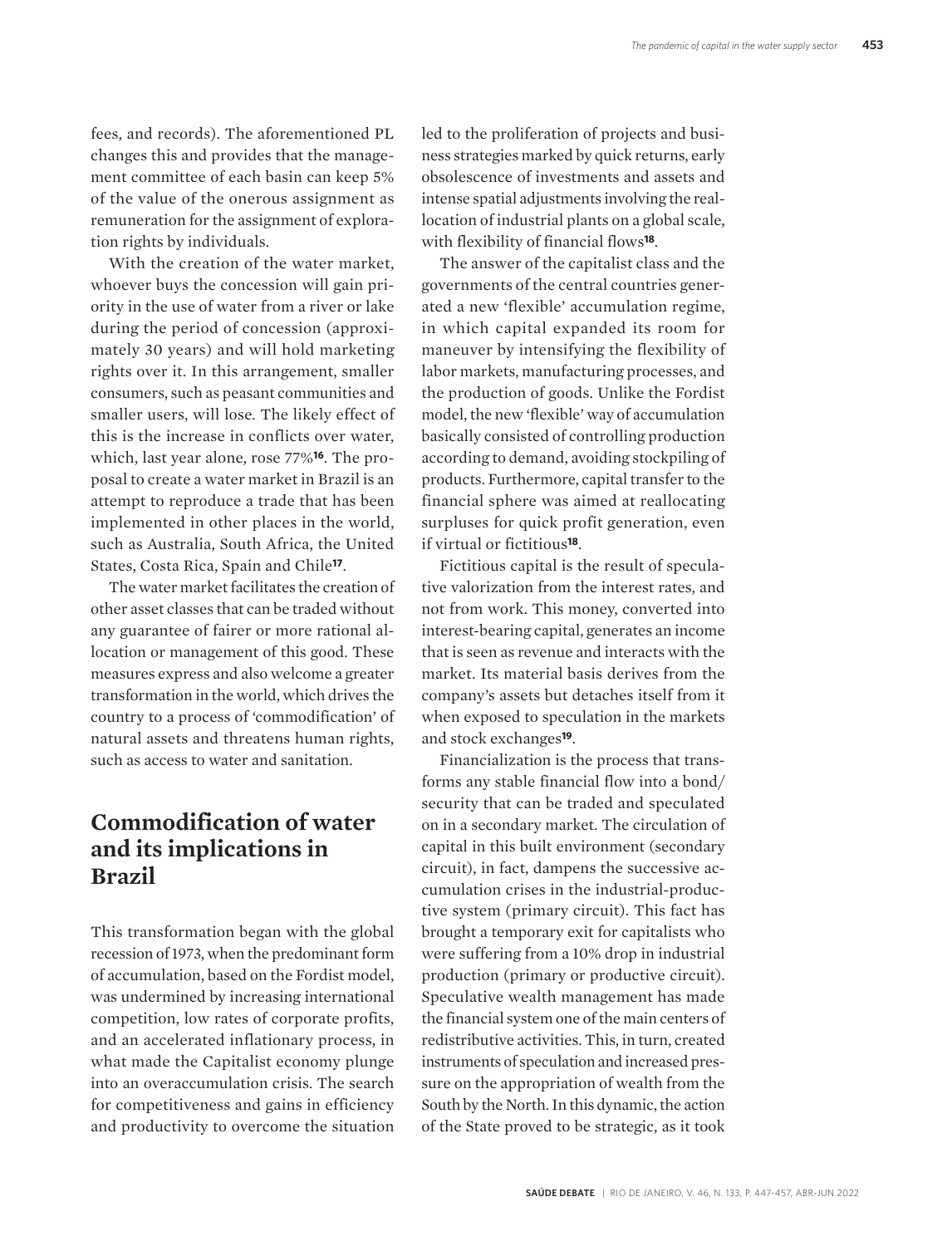control of crises and made accumulation possible. Neoliberal policies would be responsible for transferring goods previously conceived as public to private domains with the aim of ensuring the rate of profitability in a new type of accumulation that would be re-editing the conditions of primitive capital accumulation in the so-called accumulation by usurpation**20**. Particularly regarding water and sanitation, usurpation basically involves the transfer of ownership or collective ownership of water to private sanitation companies or globally organized financial groups.

Some of the main effects of sanitation privatization in the world have already been listed in the available international literature. The first one is the oligopolization of markets. Large water companies have internationalized their activities through mergers and acquisitions of smaller water companies, with four companies at the helm of virtually every privatization scheme in the world. In 2004, two of them, the French Ondeo-Suez and Vivendi, accounted for almost 70% of the water market on the planet. In addition, it is also noteworthy that large foreign investment funds in the field in search of quick rates of return have jeopardized the sustainability of contracts in the long term, leading the State to have to resume the infrastructure network or subsidize private operators indirectly, in the so-called 'French model'**21**.

Public sanitation companies have been increasingly required in terms of strategic managerial and operational action according to the model of private companies, which has been inhibiting investments that are not directly profitable, such as, for instance, the control of distribution losses (waste). Several accusations against water giants, such as Enron, Vivendi, and Suez, reveal that these companies finance parties and politicians in exchange for favors. Therefore, the public resources that were intended to be saved with privatization end up being used by the State to organize and regulate the provision by private agents (legislation, regulation, inspection, and prevention of abusive practices). Other aspects mentioned in the literature were the lack of transparency because of the power asymmetry of actors and private companies with regard to strategic decisions related to investments and the difficulty of integrating the sanitation policy with other broader public policies or socially stratified policies**21**.

Underinvestment, disputes over operating costs, price and tariff increases, difficulty in monitoring private operators, lack of financial transparency, layoffs, and poor overall quality of service have been the reason hundreds of cities are resuming services around the world**22**. Although initially, it is already possible to identify some of the effects listed in the literature. PPPs have been adopting the 'French model', and waste has increased among private providers**23**. In addition, international funds have contributed to the sector, acquiring large shares or controlling national companies. Publicly traded regional sanitation companies showed the highest profitability and distribution of dividends in the entire productive sector in the country, losing only to the financial sector (banks). The preferential option for the payment of dividends to shareholders may have even constrained the investment in expanding coverage**24**.

It must always be kept in mind that private companies seek the best market share, as they aim for profit. However, unequal countries like Brazil usually do not offer many profitable urban water systems, which can leave uncovered – or rather, covered by the State – unattractive or unprofitable systems. The privatization of the system in the states of Tocantins and Amazonas illustrates this very well. In the first case, the company kept only the most profitable municipalities in the state, and in Amazonas, the buyer was only interested in the capital, Manaus. In the legislation that was just voted on during the pandemic, the provision that protected the access of rural populations and informal urban agglomerations was partially removed.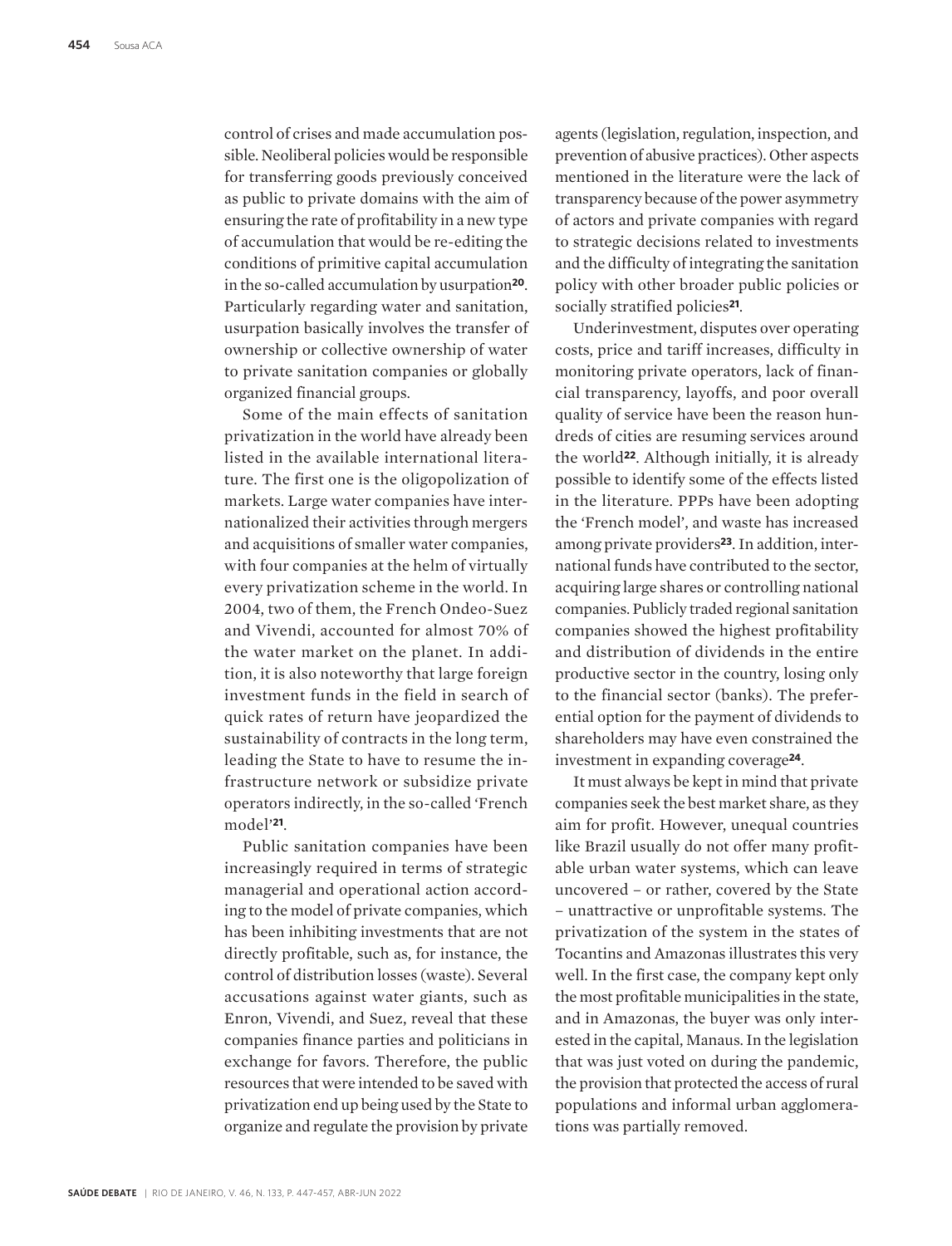Some argue that good contracts with precise targets can prevent economic abuse by private operators. This view ignores the unequal power relationship between business corporations and civil society, which is also expressed regarding the regulatory agents. The mere setting of goals does not guarantee, by itself, their fulfillment, as companies impose contracts that subordinate all goals to their 'economic-financial balance'. This opens the door for renegotiations and, consequently, new goals, allowing not only for their *ad infinitum* review but also a long and expensive judicialization process, which is not an issue for the private sector.

There are certainly many reasons to be dissatisfied with the public provision of sanitation services in Brazil, and this demands a solution. However, this text tries to show that such dissatisfactions have been used and capitalized on by interests that, in fact, do not seek the public asset as they show in discourse. The risks of betting on privatization include a high reversal cost, such as hefty indemnities arising from the interruption of long-term contracts in the sector (20-30 years), and a general rise in tariffs. In public management, correction is considerably less costly, because the adjustment can be made every four years during municipal and state elections**25**.

#### **Final considerations**

According to the United Nations, difficult access to water affects more than 40% of the world's population, a number that tends to increase with climate change and inadequate management of natural resources. However, in rich or poor countries, rich people are not those affected by it. Although Brazil is the country with the largest reserves of fresh water on the planet, large cities are already in a situation of water stress. Coveted by the food, mining, and agribusiness sectors in the productive sector, water has become an attractive business for international financial

funds interested in quick and hassle-free profits. Their gateway has been the stock exchange, and public and private companies have been the vehicle to explore water and sewage services.

The construction of a narrative of water 'scarcity' in the country, which holds the largest freshwater reserve on the planet, is concerning. As far as we known, the hydrological cycle guarantees water availability. However, it is in the hydrosocial cycle that one must seek an explanation of access. Poverty is what is killing people with thirst, not lack of water. The political ecology perspective points out that the apocalyptic climate of scarcity provides a powerful instrument for the social legitimation of market-oriented policies because, in general, people understand prices as the main mechanism for managing demand. Scarcity would therefore be a 'produced' and socially projected reality in the interest of those who stand to gain from it, especially with tariffs and other usage charges, such as grants.

The structural transformations of capitalism changed the way in which capitalists began to seek profit. The search for new opportunities explains the increased demand from large economic groups and investment funds for acquisitions, concessions and PPPs in the water and basic sanitation sector in Brazil. The strategy is to transform water and other natural goods into money to insert them in the transnational circuits of capital accumulation and circulation. Private investment, in this case, is linked to the idea that scarcity will add value to the product and enrich its owners and/ or suppliers. Discourses that emphasize the risk of scarcity and managerial solutions aim to hide the very political nature of 'scarcity', that is, something that is socially and politically produced.

In Brazil, the isolation resulting from the pandemic inhibited the traditional forms of resistance of opposition groups and facilitated the path of national and international groups that had been seeking to liberalize the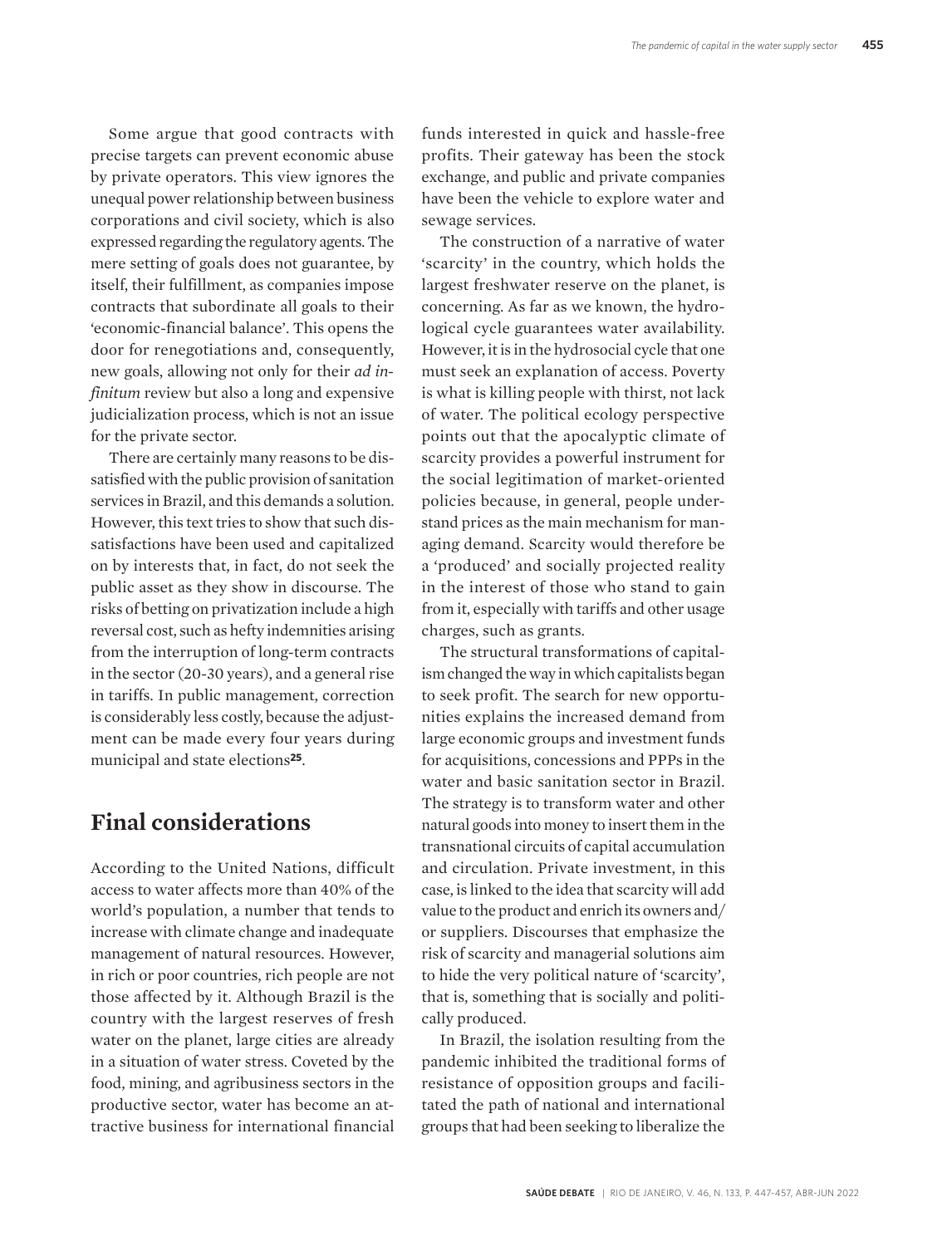sanitation sector in the country for decades. With this text, we hope to have contributed to explaining the groups and interests that guided the changes in the regulation of the sanitation sector and the proposal for a water market in Brazil, as well as the consequences of its implementation. The State has coordinated this process on a national scale, ensuring the conditions of profit and accumulation for private groups, even when it has hosted developmental governments. The advance of financialization, which has also been expressed

in the use of public sources and funds to indirectly remunerate investors and value capital, is an aspect that is still little explored in the available literature and can contribute to a better understanding of the subject.

#### **Collaborator**

Sousa ACA (0000-0002-5288-2274)\* is responsible for preparing the manuscript.  $\blacksquare$ 

#### **References**

- 1. Linton J, Budds J. The hydrosocial cycle: Defining and mobilizing a relational-dialectical approach to water. Geoforum. 2014; (57):170-180.
- 2. Swyngedouw E. The Political Economy and Political Ecology of the Hydro-Social Cycle. J. Contemp. Water Res. Educ. 2009; (142):56-60.
- 3. Harvey D. On the History and Present Condition of Geography: An Historical Materialist Manifesto. The Profes. Geog. 1984; 1(36):1.
- 4. Sousa ACA, Costa NR. Política de saneamento básico no Brasil: discussão de uma trajetória. Hist. Ciênc. Saúde-Manguinhos. 2016; 23(3):615-34.
- 5. Sousa ACA, Costa NR. Ação coletiva e veto em política pública: o caso do saneamento no Brasil (1998- 2002). Ciênc. Saúde Colet. 2011; 16(8):3541-52.

vas do Abastecimento de Água e do Esgotamento Sanitário no Brasil. Cepal; 2012. [acesso em 2020 nov 18]. Disponível em: https://www.cepal.org/pt-br/ publicaciones/37744-evolucao-perspectivas-abastecimento-agua-esgotamento-sanitario-brasil.

- 7. Campos PHP. Estranhas catedrais: as empreiteiras brasileiras e a ditadura civil-militar, 1964-1988. Niterói: Eduff; 2014.
- 8. Anderson P. Brasil à parte. São Paulo: Boitempo; 2020.
- 9. Sousa ACA, Gomes JP. Desafios para o investimento público em saneamento no Brasil. Saúde debate. 2019; 43(esp7):36-49.
- 10. Britto AL, Rezende SC. A política pública para os serviços urbanos de abastecimento de água e esgotamento sanitário no Brasil: financeirização, mercantilização e perspectivas de resistência. Cad Metrópole. 2017; 19(39):557-81.

\*Orcid (Open Researcher and Contributor ID).

6. Rezende SC, Marques DHF. Evolução e Perspecti-